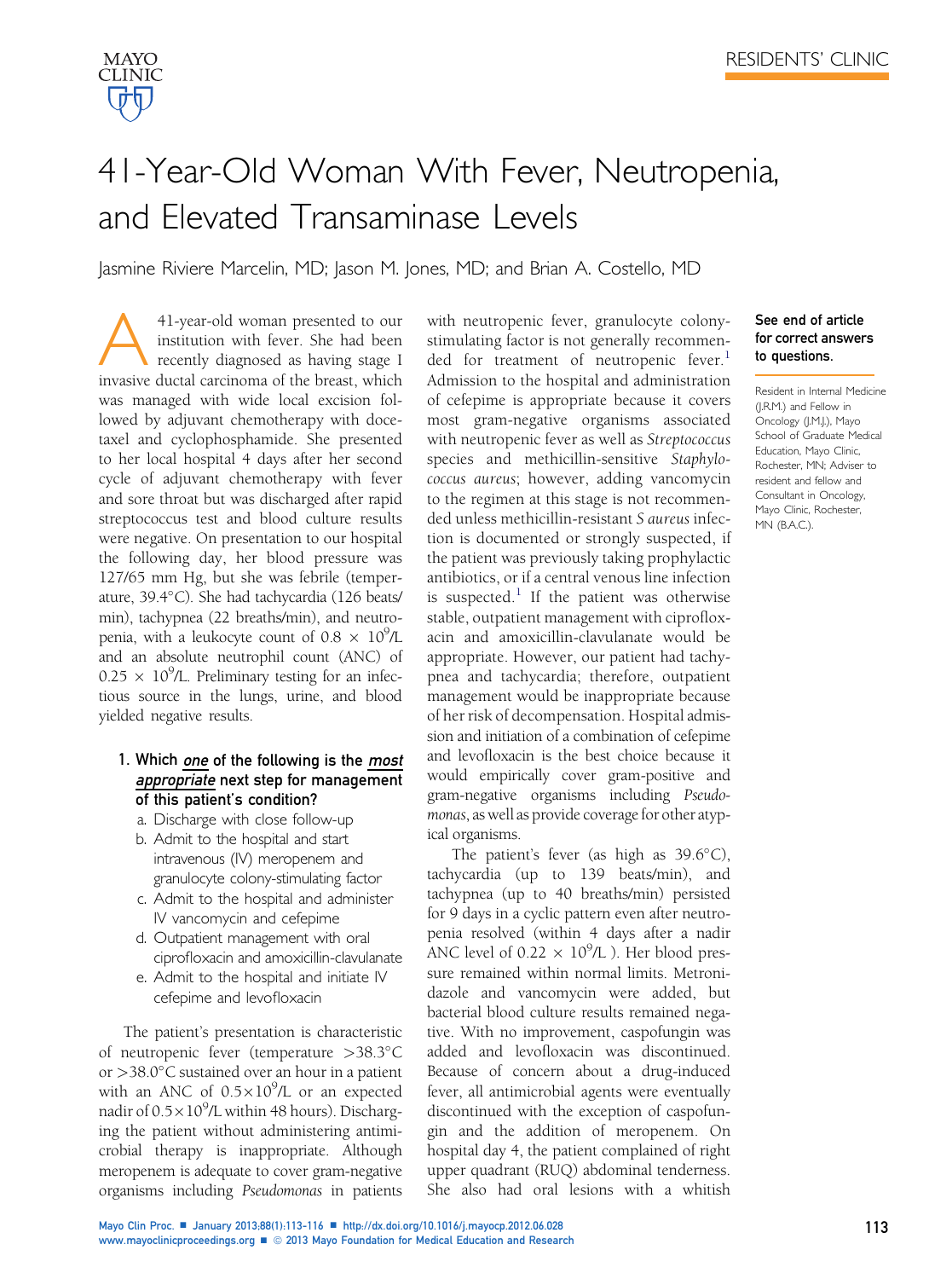gelatinous-appearing exudate on her hard palate, tongue, and the corner of her mouth. Laboratory investigation revealed rapidly increasing aspartate aminotransferase (AST) and alanine aminotransferase (ALT) levels (reference range, 7-45 U/L), which eventually peaked at 1701 U/L (reference range, 8-43 U/L) and 871 U/L, respectively. The bilirubin level peaked at 0.8 mg/dL (reference range, 0.1-1.0 mg/dL). Because we were concerned about a drug adverse effect, caspofungin was discontinued.

- 2. In view of the findings thus far, which one of the following is the most likely cause of the elevated transaminase levels and fever in this patient?
	- a. Liver metastases
	- b. Caspofungin toxicity
	- c. Acute viral hepatitis
	- d. Invasive fungal infection
	- e. Ischemic hepatitis

Acute liver failure secondary to metastatic infiltration is possible but rare and can be considered if a patient with cancer experiences marked hepatomegaly and signs of fulminant hepatic failure.<sup>[2](#page-3-0)</sup> However, in the context of this patient's stage I disease, this is not the most likely cause of transaminase elevations. In general, caspofungin has a favorable adverse effect profile compared with other antifungal agents used for treatment of invasive fungal infections; liver enzyme derangements are typically mild and do not lead to serious liver injury.[3](#page-3-0) Acute viral hepatitis is the most common cause of acute liver injury world-wide.<sup>[4](#page-3-0)</sup> Patients may present with fever, RUQ abdominal pain, jaundice, and malaise; therefore, acute viral hepatitis is the most likely cause of the patient's symptoms and laboratory findings. If patients with neutropenic fever do not improve after aggressive antibiotic treatment, invasive fungal infections are often suspected. However, fungal infections are less likely in patients who have not had severe (neutrophil count <0.5  $\times$  10<sup>9</sup>/L) and prolonged ( $\geq$ 7 days) neutropenia.<sup>[5](#page-3-0)</sup> Our patient did have marked neutropenia (nadir, 0.22 109 /L), but she was only neutropenic for 4 days, and therefore invasive fungal infection is unlikely. Ischemic hepatitis, commonly referred to as shock liver, is a cause of markedly elevated transaminase levels. However, it typically occurs after decreased hepatic blood flow and hypoxemia, usually in the setting of underlying right-sided heart failure.<sup>[6](#page-3-0)</sup> These conditions did not exist in our patient, making ischemic hepatitis unlikely.

Hepatic ultrasonography showed diffuse fatty infiltration of the liver. Serologic analysis was negative for hepatitis A, B, and C, Epstein-Barr virus, cytomegalovirus,  $\alpha_1$ -antitrypsin deficiency, Wilson disease, autoimmune hepatitis, fungal or atypical bacterial infections, and acetaminophen. In view of the oral lesions and the appearance of hepatic inflammation on ultrasonography, herpes simplex virus (HSV) viremia was suspected and believed to be disseminated, causing HSV hepatitis.

# 3. Which one of the following is the best confirmatory test for this patient's suspected diagnosis?

- a. Liver biopsy
- b. Serum HSV polymerase chain reaction (PCR)
- c. HSV viral cultures
- d. Serum HSV antibodies
- e. Tzanck smear

The criterion standard for diagnosis of HSV hepatitis is liver biopsy with PCR or immunohistochemical examination of tissue.<sup>[7](#page-3-0)</sup> However, a liver biopsy is not desirable in patients who are already immunocompromised or have bleeding or clotting disorders secondary to cancer. Serum HSV PCR is a safer noninvasive tool and a good second choice, often providing faster results.<sup>[7](#page-3-0)</sup> Therefore, it is the most appropriate confirmatory test in this case. Viral cultures have very low yield and are time consuming. Because HSV hepatitis is usually a result of reactivation of HSV infection, serum HSV antibodies are not a reliable confirmatory test. The Tzanck smear is an older test in which staining a sample from the base of a herpetic lesion can reveal characteristic multinucleated giant cells. This is not useful in diagnosing HSV viremia or hepatitis.

Biopsy was considered, but the blood HSV PCR was positive for HSV type 1, confirming the diagnosis of disseminated HSV and HSV-associated hepatitis. Meropenem was discontinued and HSV-directed treatment was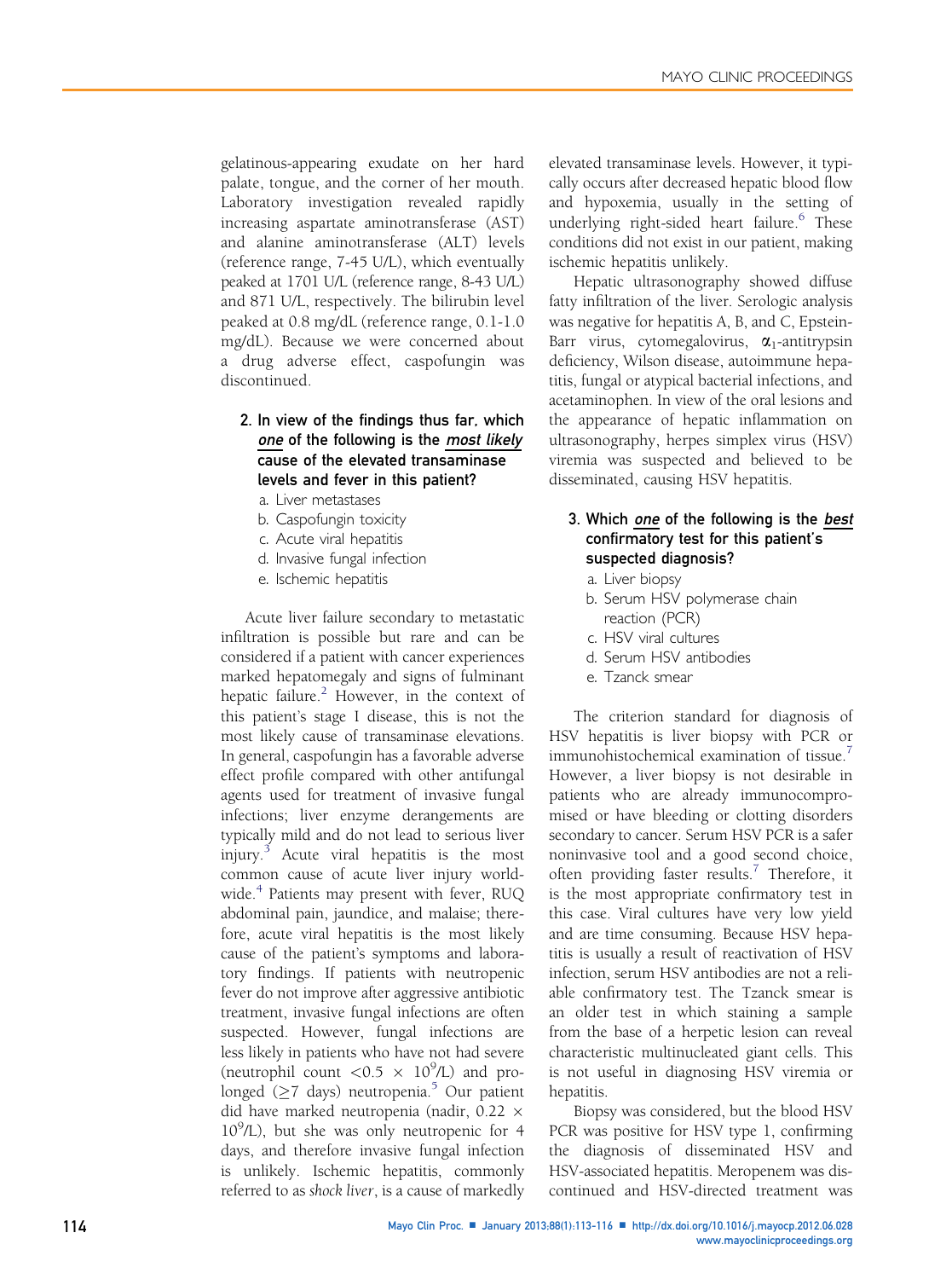initiated immediately with doses adjusted as appropriate.

- 4. For the initial treatment of this patient's condition, which one of the following is most appropriate?
	- a. Fluids and rest because HSV hepatitis is a self-limited disease
	- b. Oral valacyclovir
	- c. Oral acyclovir and prednisone
	- d. IV acyclovir
	- e. Liver transplant

In immunocompetent hosts, HSV infection is usually self-limited, resulting in mucocutaneous involvement and nerve ganglion latency, and therefore can be treated with fluids and rest. However, it would not be appropriate in our patient, who is immunocompromised due to her chemotherapy. Valacyclovir has efficacy against herpetic viruses similar to that of acyclovir but is more expensive, and in the initial treatment phase of HSV hepatitis, oral antiviral agents are not a good choice. Prednisone has not been shown to increase the efficacy of acyclovir and may in fact worsen the clinical outcome. High-dose IV acyclovir (10 mg/kg every 8 hours) is the best initial treatment for HSV hepatitis.<sup>[8](#page-3-0)</sup> Liver transplant is often an end point of fulminant hepatic failure, but in this patient's situation it would be premature.

After initiation of appropriate treatment, the patient's fever, RUQ tenderness, and abnormal transaminase levels immediately improved.

## 5. Which one of the following statements about this patient's long-term management is true?

- a. She will always be at risk for recurrence
- b. No further monitoring is necessary
- c. She is at increased risk for hepatocellular carcinoma
- d. Her treatment has a benign adverse effect profile
- e. She now requires lifelong treatment

The patient will always be at risk for recurrence of HSV infection because it lies dormant in nerve ganglia until another episode of immunosuppression. Although the condition resolved clinically, close monitoring after discharge is necessary to ensure that her liver

enzyme levels normalize completely and that she does not have relapse or development of serious adverse effects. There is no evidence to show that this patient, having had HSV hepatitis, is now at increased risk of hepatocellular carcinoma. Patients who receive highdose IV acyclovir require close monitoring with weekly measurement of serum creatinine concentrations because they are at risk for acute renal failure. Although our patient's physician may choose to prescribe acyclovirvalacyclovir prophylaxis during chemotherapy cycles, the Infectious Diseases Society of America guidelines currently only recommend lifelong HSV prophylaxis in patients who have undergone hematopoietic stem cell transplant or are receiving urgent induction or reinduc-tion chemotherapy for acute leukemia.<sup>[1](#page-3-0)</sup>

After being afebrile for 72 hours, the patient was discharged with a recommendation for close follow-up and a prolonged course of antiviral treatment. At discharge, her AST and ALT values were 62 U/L and 181 U/L, respectively. She and her oncologist elected to discontinue chemotherapy, given her relatively low risk of cancer recurrence and the high risk of chemotherapy-related infectious complications.

### **DISCUSSION**

Our case emphasizes the importance of including rare causes of hepatitis in the differential diagnosis when evaluating immunocompromised patients. The most common cause of acute severe hepatitis worldwide is viral hepatitis.[4](#page-3-0) Viruses most commonly implicated include hepatitis viruses A, B, C, and E, cytomegalovirus, Epstein-Barr virus, parvovirus, and HSV are also known to cause symptomatic hepatitis and are more likely to result in fatal or near-fatal outcomes among immunocompromised hosts. In immunocompromised patients, reactivation of HSV can lead to lifethreatening viremia and visceral disease. The populations most commonly affected include transplant recipients, pregnant women, and those undergoing chemotherapy.<sup>[9](#page-3-0)</sup> However, cases have been documented in immunocom-petent patients.<sup>[9](#page-3-0)</sup> In our patient, HSV viremia was a result of viral reactivation associated with episodes of asymptomatic cold sores that the patient later reported had occurred before initiation of chemotherapy.